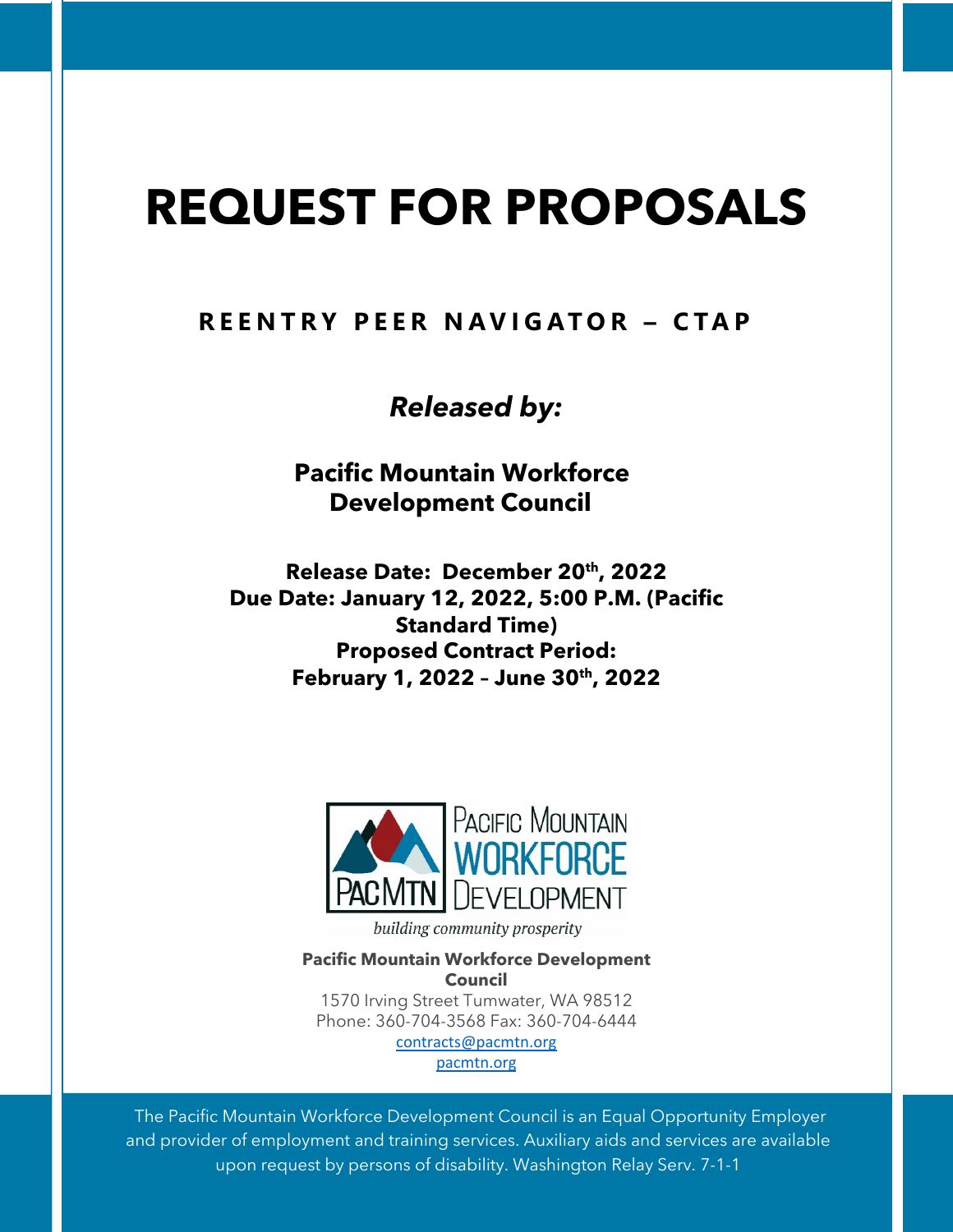# **Table of Contents**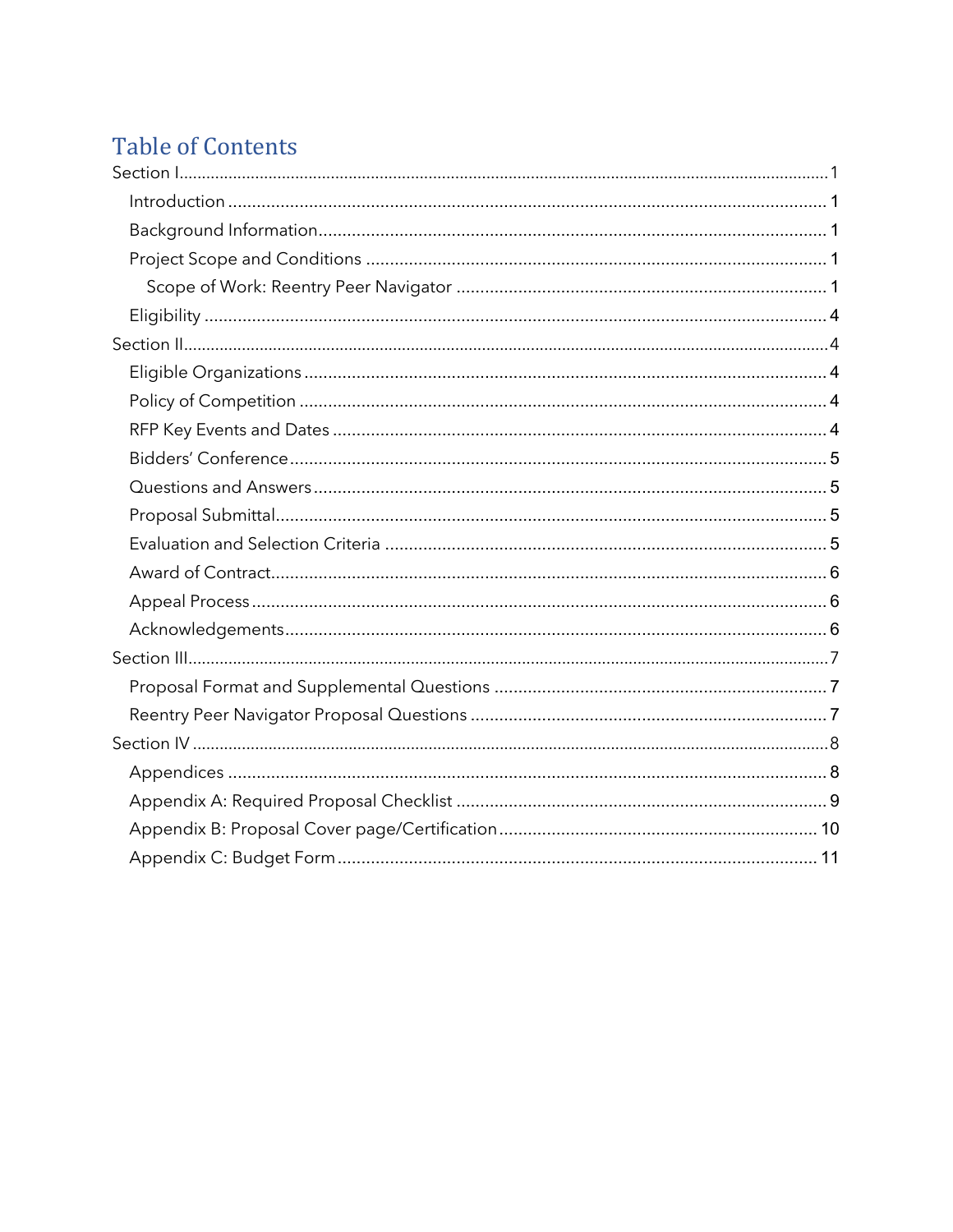## **Section I**

#### **Introduction**

Pacific Mountain Workforce Development Council (PacMtn) issues this Request for Proposals (RFP) to solicit qualified contractors with the expertise and capacity to oversee the delivery of Reentry Peer Navigator assistance for the Community Transition Assistance Program (CTAP). CTAP is an innovative program connecting PacMtn's justice-involved residents through peer supported navigation with housing, employment services, family reunification, legal aid, and basic services, among other services. PacMtn seeks proposals from both individuals and organizations with experience in peer navigation, case management, career coaching, justice-involved engagement, and a passion for improving the lives of PacMtn's justiceinvolved residents.

## **Background Information**

PacMtn is a Washington State 501 (c) (3) nonprofit corporation. The administrative offices are located at Thurston County WorkSource, located at 1570 Irving St SW, Tumwater, WA 98512. Additional information on PacMtn is available on our website at http://www.pacmtn.org/ourmission/.

#### **Project Scope and Conditions**

PacMtn was recently awarded a grant under which PacMtn will oversee delivery of community-based programming to provide holistic, life-stabilizing reentry services for formerly incarcerated persons and supports to facilitate successful transitions to the community.

As PacMtn is a workforce development council, programming will maintain a primary focus on connection to employment and career development. However, it is vital to honor and acknowledge the complexities of additional life circumstances and needs that contribute to an individual's success in transitioning out of incarceration and gaining employment; thus, programming will provide a holistic approach to transitional services in addition to those of employment support. More specifically, CTAP will connect participants pre and/or post release for transitional services, including peer-supported resource navigation to access housing, employment services, education, transportation, basic needs support, legal aid, family reunification, and communication.

#### **Scope of Work: Reentry Peer Navigator**

Under CTAP programming, PacMtn has committed to connect justice-impacted individuals who are exiting or recently exited incarceration in a prison or jail to community transition assistance supports. Ultimately, successful outcomes for CTAP will be to:

- $\cdot$  Serve a minimum of 30 participants with robust program services
- $\cdot \cdot$  Provide or connect participants to services in a minimum of five of nine essential community-based service domains, as expounded upon below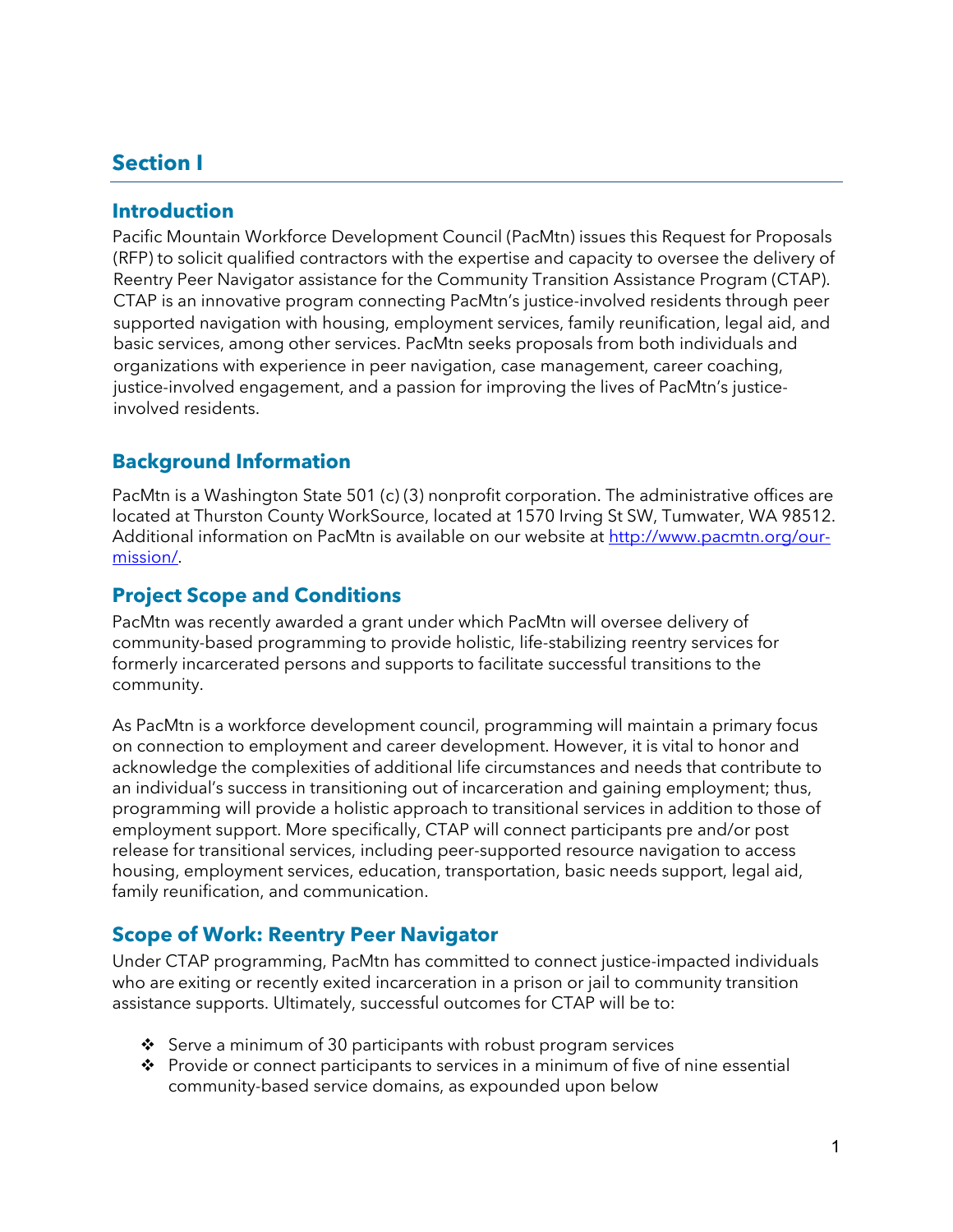\* Reduce recidivism among the 30 program participants by 10% through provision of program supports and community-based resource referral that lead to life stabilization, career readiness, and employment

#### **PacMtn is seeking proposals for provision of Peer-Supported Reentry Assistance, in the form of a Reentry Peer Navigator. Services provided by the Reentry Peer Navigator are integral to meeting PacMtn's commitment under CTAP programming, and must include:**

*Triage assessment and plan of reentry goals and barriers,* to include identification of immediate and long-term barriers, needs, and goals within each of the nine essential service domains below.

*Connection to wrap-around services and resources,* to include program dollars and referrals to additional resources to ensure maximum leveraging of grant monies and other community resources to meet all needs identified in the participant's triage assessment.

*Barrier removal through support services to meet essential needs,* either through grant monies or through partnership with additional programs and resources.

Additionally, it is imperative that the individual providing these navigation services *has lived experience in transitioning back to the community after incarceration*. Any individual must also be Peer Counselor Certified or have the ability to become certified during the first 30 days of the CTAP program.

Through peer-supported navigation, the Reentry Peer Navigator will assist all program participants through provision of support services addressing eight essential service domains, upon authorization by PacMtn program oversight:

- 1. Housing
- 2. Employment Services
- 3. Family Reunification
- 4. Transportation
- 5. Communication
- 6. Education
- 7. Legal Aid
- 8. Basic Needs
- 9. Case Management

More specifically, in each of the nine essential service domains, services will be delivered in the following ways:

1. **Housing:** The Reentry Peer Navigator will assess all participants for housing related needs, can request support services dollars through PacMtn CTAP program management based on availability of funds, and make connections to additional community housing support resources such as transitional housing and emergency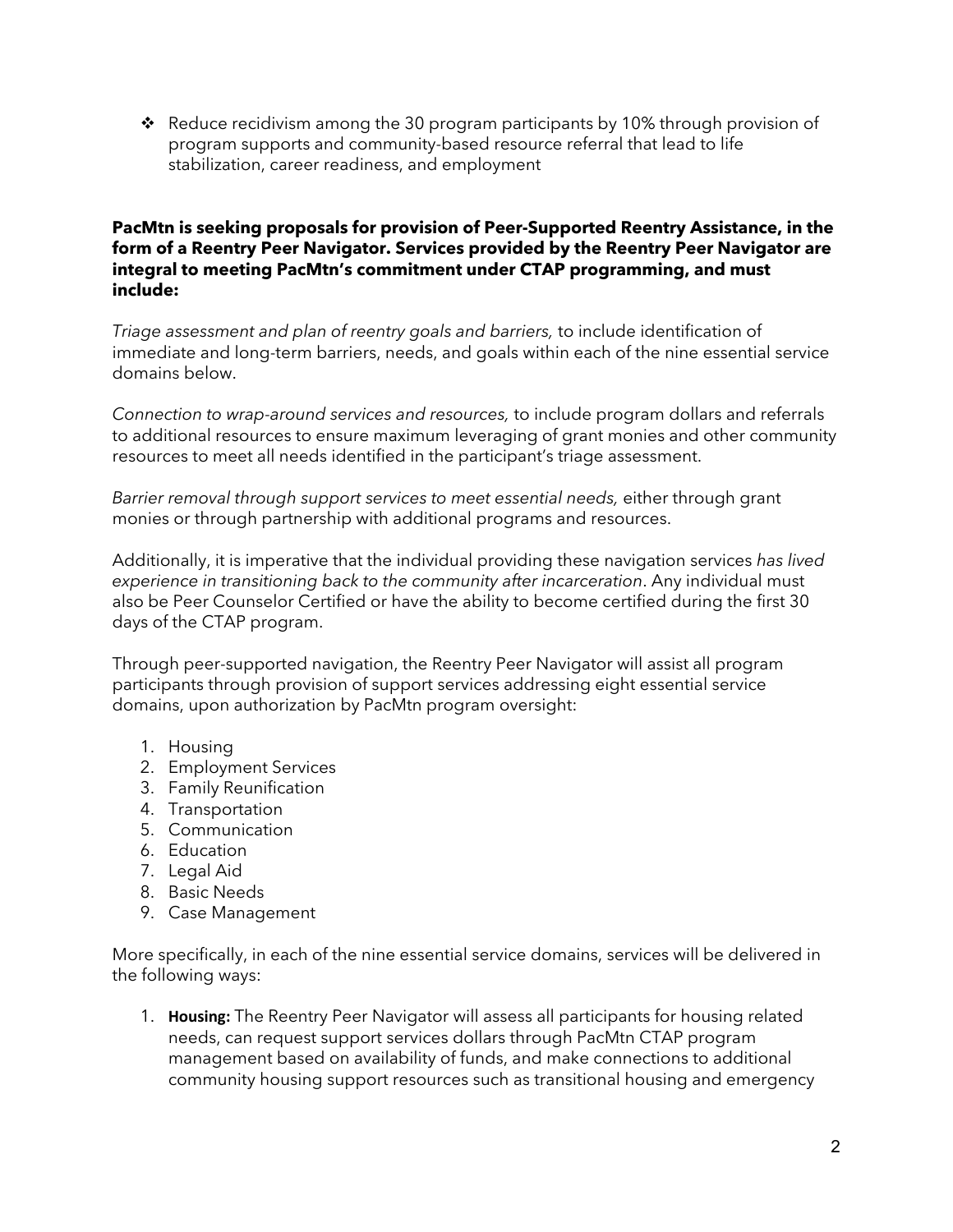housing to ensure the most immediate best-fit services available for each individual participant.

- 2. **Employment Services:** The Reentry Peer Navigator will connect all participants to basic career guidance and coaching through WorkSource and provide additional assistance in identifying and applying for jobs when the participant is ready and make referrals on an individualized basis to additional workforce development programming.
- 3. **Family Reunification:** The Reentry Peer Navigator will provide referrals and support in accessing family reunification services through direct partnerships with the Department of Children, Youth, and Families (DCYF) and the Department of Social and Health Services (DSHS) to ensure any participant needing this service is connected to appropriate programming.
- 4. **Transportation:** The Reentry Peer Navigator will assess participant transportation barriers, including needs for bus passes, fuel, and/or car insurance, request support service dollars through PacMtn CTAP program management based on availability of funds, and access additional community resources as available.
- 5. **Communication:** The Reentry Peer Navigator CTAP will assess each participant for technology and communication needs, such as access to a working phone, request support service dollars through PacMtn CTAP program management based on availability of funds to be used for cell phones/service, internet, and tablets with keyboards for employment search and resume building.
- 6. **Education:** The Reentry Peer Navigator will provide individualized referrals for each participant based on their identified career pathway to WorkSource partners, including community colleges, DSHS programming, and WIOA programming, and local GED programs as appropriate to reach the participant's education goals.
- 7. **Legal Aid:** The Reentry Peer Navigator will assess each participant for their needs regarding common reentry legal issues, including suspended driver's licenses, legal financial obligations, vacating legal records, and family law, and collaborate with PacMtn CTAP program management to connect participants to subcontracted legal professionals intended to serve CTAP participants.
- 8. **Basic Needs:** The Reentry Peer Navigator will assess each participant for their basic needs (such as hygiene essentials, clothing, shoes, banking, health care, and identification) and request support service dollars through PacMtn CTAP program management based on availability of funds. Referral to additional community resources might also be necessary.
- 9. **Case Management:** services will have "in-reach" capabilities inside Thurston and Lewis County Jails with potential to expand in Mason, Pacific, and Grays Harbor counties. \*(CTAP will provide "in-reach" services when possible. As of September 6, 2021, Lewis and Thurston County Jails are not permitting outside contractors to enter the facilities due to pandemic restrictions. However, designated staff inside the facilities will be able to be provided with a referral process to access participants interested in receiving services.) In recognizing the value Reentry Navigator roles have contributed to previous PacMtn programming, case management will be provided by an individual with justice-involved lived experience. The Reentry Navigator will be hired specifically for the project and PacMtn will support the professional development of the individual hired by covering the cost to attend Certified Peer Counselor Training travel expenses. (CPC training is free.)

These services must be provided both in-person and virtual based on accessibility needs.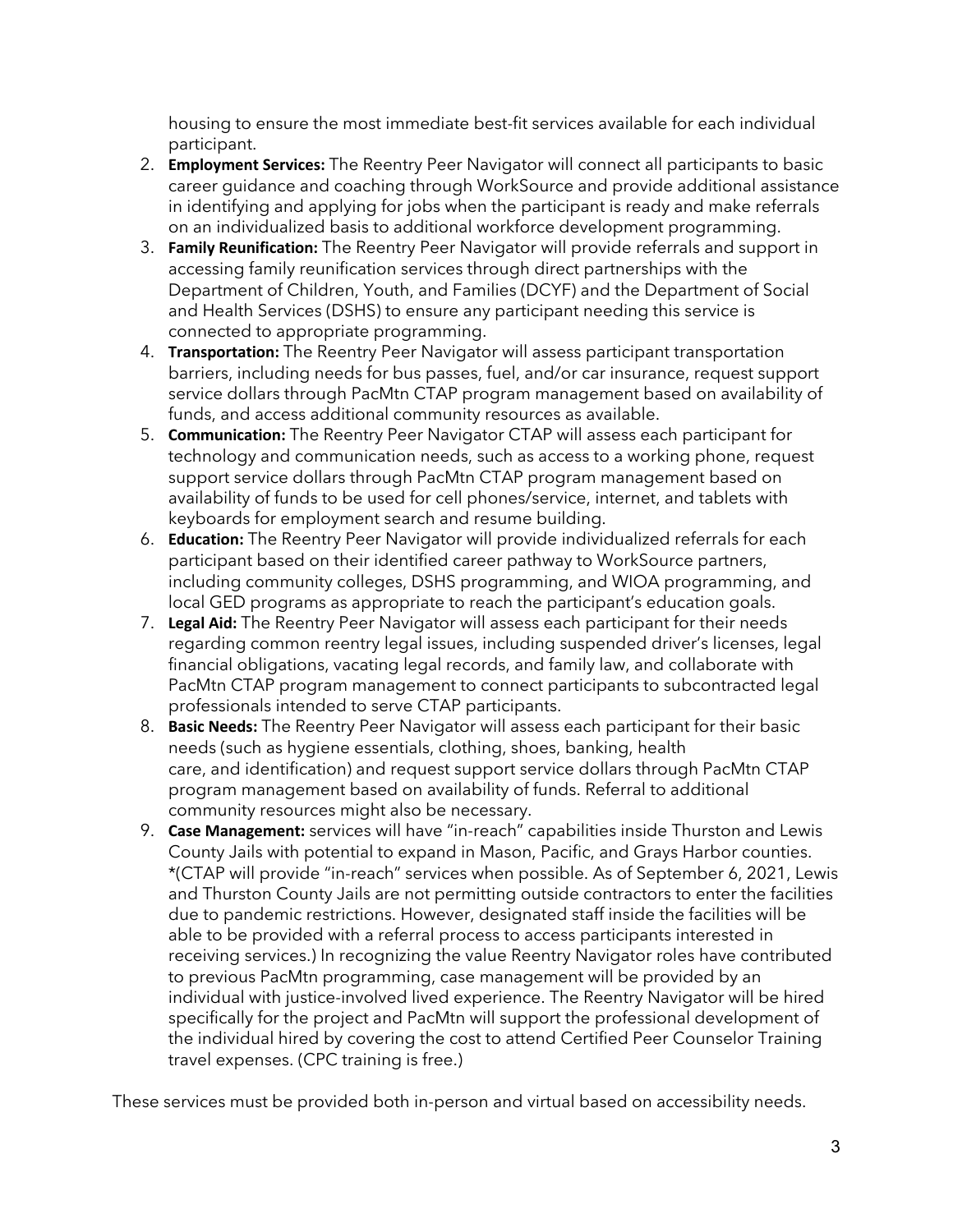**PacMtn has up to \$37,000 to subcontract to cover the cost of one Reentry Peer Navigator for salary, fringe benefits, employer taxes and other administrative costs, and indirect employer expenses for a 5-month contract. Expected to run February 1 to June 30.** 

#### **Eligibility**

Successful Respondents to this Request for Proposals must have the ability to provide services consistent with the above scope of work. Basic eligibility criteria include at a minimum:

- a) Provider must be able and willing to providing virtual and/or in-person services in PacMtn's five county region (Thurston, Lewis, Mason, Pacific, and Grays Harbor).
- b) Provider must demonstrate experience in hiring, supervising, training, and supporting peer navigators, ideally in the reentry space.

# **Section II**

## **Eligible Organizations**

Organizations eligible to submit proposals may fall within any of the following categories:

- Governmental agencies
- Private non-profit organizations
- Private for-profit businesses
- Educational entities
- Individuals

## **Policy of Competition**

The Pacific Mountain Workforce Development Council conducts all procurement transactions in a manner providing full and open competition. The RFP identifies all evaluation factors and their relative importance. All responses will be honored to the maximum extent practical. Technical, financial, and organizational evaluations will be made of all proposals received found to be responsive to the RFP.

The Pacific Mountain Workforce Development Council will carry out the procurement review responsibilities with complete impartiality and without preferential treatment to any response.

| Request for proposal released                             | December 20, 2021 |
|-----------------------------------------------------------|-------------------|
| Virtual Bidders Conference                                | December 28, 2021 |
| Deadline for Receipt of Questions, 4:00 PM (Pacific Time) | January 7, 2022   |
| Deadline for Receipt of Proposals, 5:00 PM (Pacific Time) | January 12, 2022  |

#### **RFP Key Events and Dates**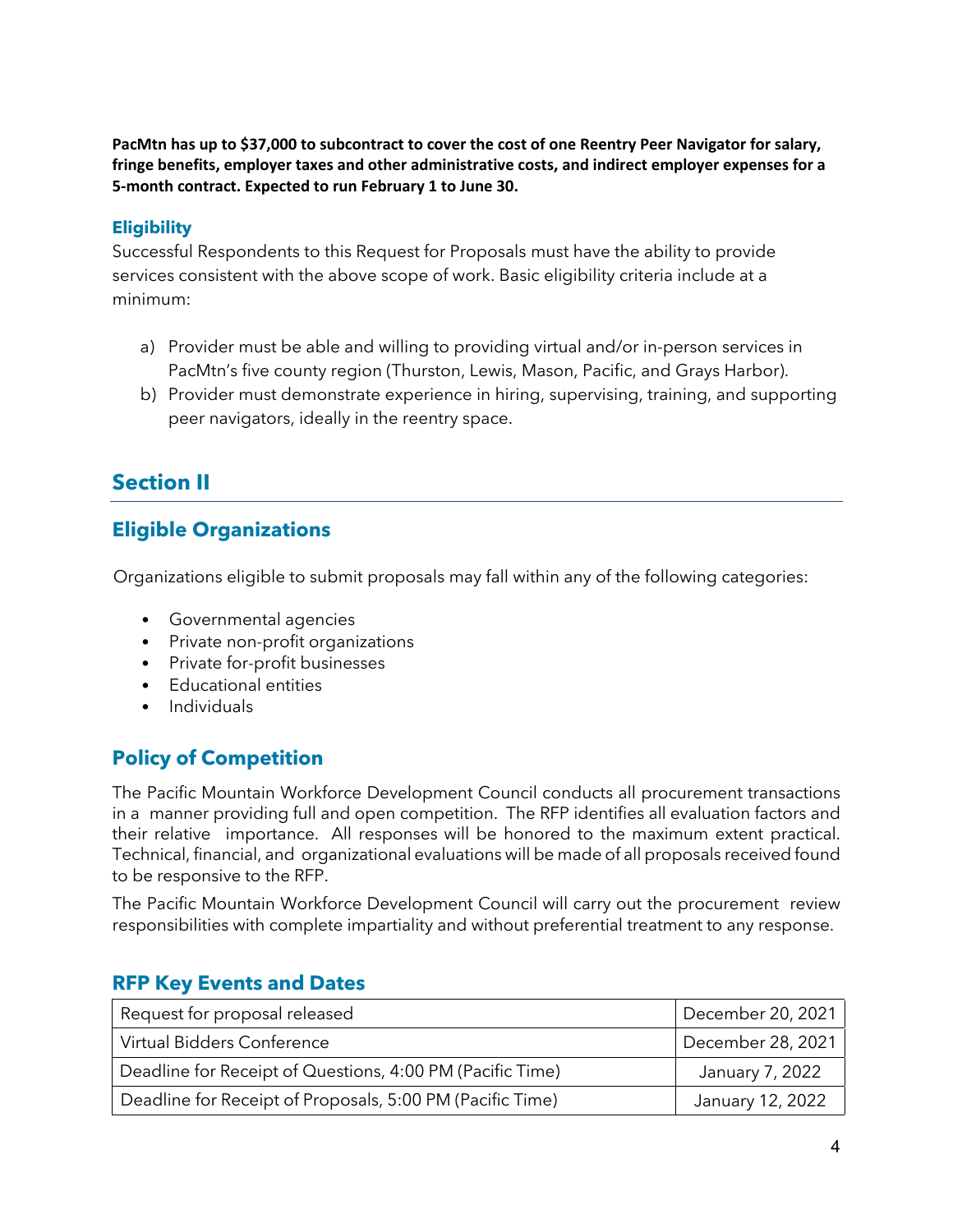| Successful Bid Announced           | January 14, 2022   |
|------------------------------------|--------------------|
| Appeals Window                     | January 15-January |
| <b>Begin Contract Negotiations</b> | January 24-January |
| <b>Contract Start Date</b>         | February 1, 2022   |

### **Bidders' Conference**

A virtual bidders' conference will be held as follows; potential bidders are highly encouraged to attend:

| Date: | December 28, 2021                                       |
|-------|---------------------------------------------------------|
| Time: | 10:00AM-11:30AM PST                                     |
|       | Location: Zoom: https://pacmtn-org.zoom.us/j/6632687907 |

#### **Questions and Answers**

Questions regarding this RFP can be sent to the email address: contracts@pacmtn.org. Please specify this RFP by its title when submitting questions. Questions and the answers will be posted on our website so every Bidder can review. Questions will be accepted through January 4th, 2022, at 5:00 p.m. Written responses to questions will be posted on www.pacmtn.org no later than January 5<sup>th</sup>, 2022, at 5:00 p.m. PT.

### **Proposal Submittal**

To be considered for review, proposals must follow the instructions in this RFP, provide the information required in the Response Package and include all of the required attachments (signed and dated) by your organization's authorized representative.

Submitted by electronic mail to contracts@pacmtn.org with the following subject line: **"Reentry Peer Navigator RFP**," and include:

- A. Required Proposal Checklist
- B. Proposal cover page & certification (form attached)
- C. Response to requested information in **Section III** using the prescribedformat
- D. Budget response and budget template

### **Evaluation and Selection Criteria**

Proposals will be evaluated based on the following criteria: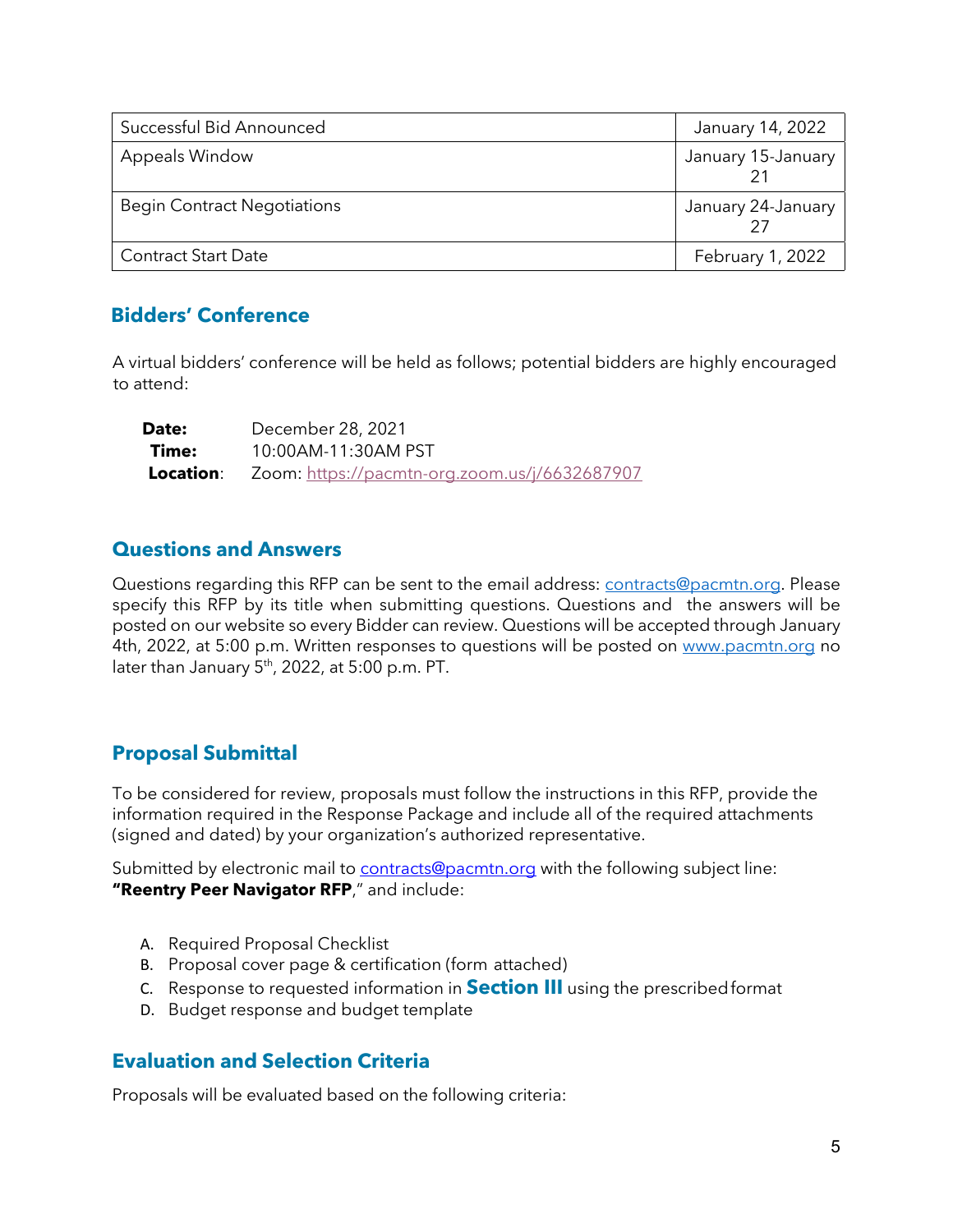| <b>Technical Proposal</b>                            | 45% |
|------------------------------------------------------|-----|
| <b>Financial Accountability</b>                      | 15% |
| <b>Organizational Capacity</b>                       | 30% |
| Demonstrated Internal and External Commitment to DEI | 10% |

## **Award of Contract**

Submittal of a successful proposal(s) does not constitute a contract with PacMtn. The contract award will not be final until PacMtn and the successful proposer have executed a mutually satisfactory contractual agreement.

## **Appeal Process**

Any appeal of the final vendor(s) selected must state the basis of the appeal. Appeals can be sent in writing within seven (7) calendar days after the publication of the successful vendor(s) to:

William Westmoreland, CEO Pacific Mountain Workforce Development Council 1570 Irving St SW Tumwater, WA 98512 contracts@PacMtn.org

It is the responsibility of proposers to check for the publication of successful bidders at the following website: www.pacmtn.org.

## **Acknowledgements**

- 1. This Request for Proposals is not in itself an offer of work, it does not commit the Pacific Mountain Workforce Development Council to fund any proposals submitted, nor is it liable for any costs incurred in the preparation or research of proposals.
- 2. PacMtn will select the proposal which is most qualified to provide the services which will achieve the overall objectives of this Proposal Request.
- 3. PacMtn reserves the right to make such investigation as it deems necessary to determine the ability of proposers to furnish the required services, and proposers shall furnish all such information for this purpose as PacMtn may request.
- 4. PacMtn reserves the right to reject any proposals for failure to meet the requirements contained herein, to waive any technicalities, and to select the proposal which, in PacMtn's sole judgment, best meets the project requirements.
- 5. PacMtn reserves the right to reject, or to seek modifications of any proposal offered if in PacMtn's sole discretion the proposal does not meet the overall RFP objectives.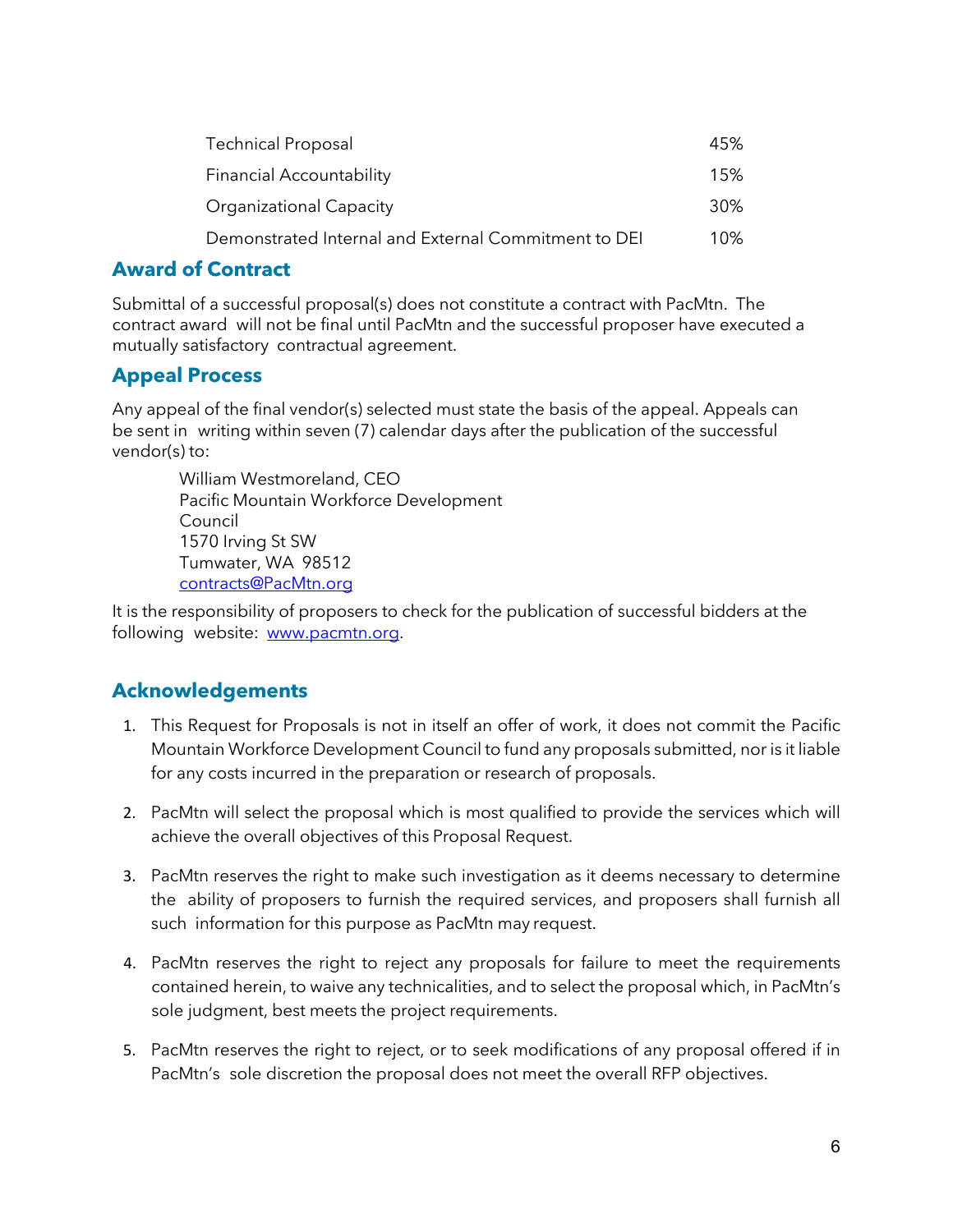- 6. PacMtn reserves the right to offer an award to the next highest rated proposal if a contract cannot be successfully negotiated, or to renegotiate or reissue an RFP should an appeal for non-award be upheld.
- 7. Any funding awarded will be subject to the availability of funding granted to the Pacific Mountain Workforce Development Council. Should the availability of such funding decrease before or following any award to a contractor, the award will be revised accordingly. In addition, if awarded, the contractor must be willing to alter program design based on subsequent direction by PacMtn.
- 8. Proposals that are not funded will not be returned.

# **Section III**

## **Proposal Format and Supplemental Questions**

Your responses to the inquiries below should be submitted electronically with the following format restrictions:

- 8 1/2" X 11" page size with 1" margins
- 12-point Arial or Calibri font
- Double spaced (itemized bid information may be single spaced)

The following information shall be required in the proposal request submittal:

- A. Proposal cover page & certification (form attached)
- B. Response to the 8 Proposal Questions below: Answers to the below questions should not exceed seven pages in total.
- C. Pricing: The estimated award is \$37,000. PacMtn will accept proposals from both individuals and organizations. PacMtn will provide technical assistance to interested organizations to explore immediately available local resources to support the CTAP effort. Bidders must provide a high-level summation of estimated pricing on a per hour, per person, or lump sum per contract basis, or any combination thereof, to implement and manage the deliverables. No more than 1 page and the attached budget template C.
- D. References: Contact information for three references from work performed in the last three years. Please include the scope of work, contract dates, contract amount, contact person, telephone number, and email address.

### **Reentry Peer Navigator Proposal Questions**

1. What strategies have you used to respond to diversity challenges?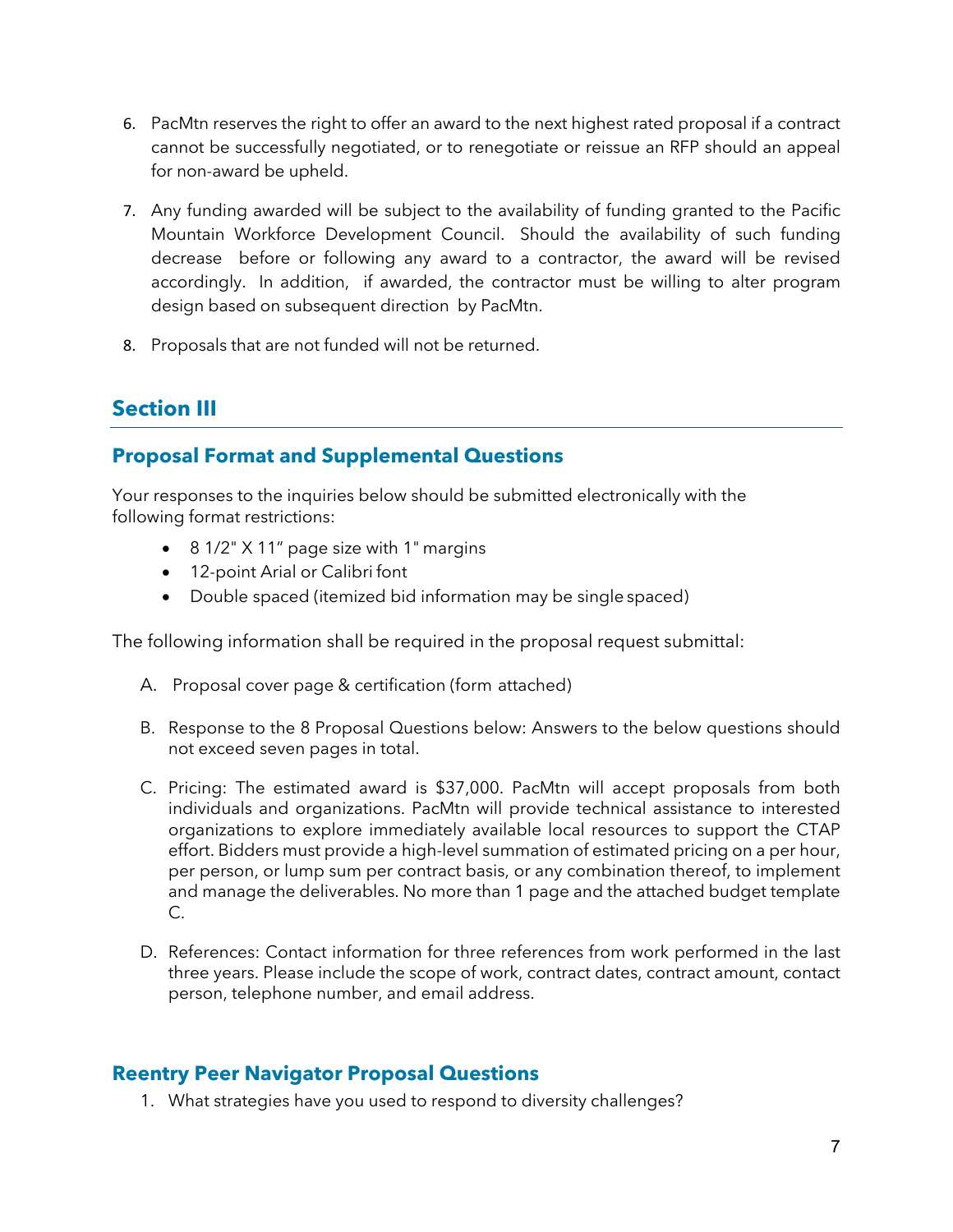- o Describe the experience and demonstrated commitment your organization has to internal and external Diversity, Equity, and Inclusion work, including organization demographic information, internal policies that ensure diversity and equity in internal policy as well as service delivery policy.
- 2. Provide information about your business/organization including vision, mission, current customer base (type and size), and longevity.
	- o Describe how your business/organization is a partner within a system that delivers education, employment, and training services.
- 3. Explain how your proposal aligns with the relevant goals of this RFP.
	- o Describe how this proposal will connect to your mission and organizational goals.
- 4. Describe your experience in administration and contract management.
	- o Indicate how your prior or current record of performance relates to performance within your current design.
- 5. Describe the experience and demonstrated commitment your organization has made in serving jobseekers and businesses owned/operated by people experiencing significant barriers to employment as identified in federal law and by the PacMtn WDC Board.
- 6. Describe your organization's ability to support and then demonstrate with examples from previous worksites the ways your organization can meet PacMtn's goals of integrated services delivery, career path success, enhanced focus on customer service and continuous improvement.
- 7. Provide an example of how your organization used technology to enhance the customer experience, during the COVID-19 pandemic.
- 8. Explain the solution your organization has utilized to successfully serve the justiceinvolved population?
	- o Describe how the solution integrates with existing systems

# **Section IV**

# **Appendices**

Appendix A: Check list

Appendix B: Cover Sheet/Certification

Appendix C: Budget Form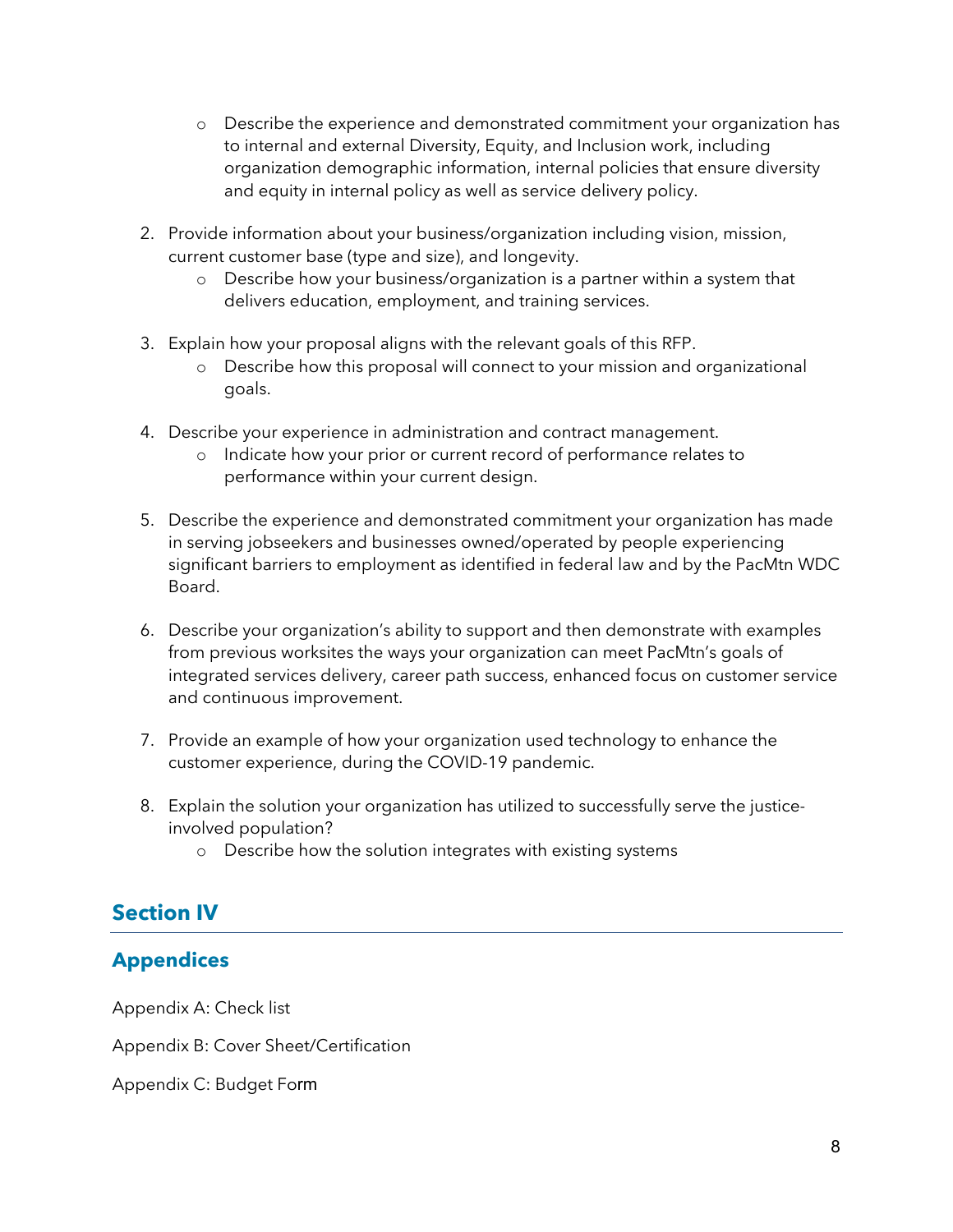# **Appendix A: Required Proposal Checklist**

 Cover Sheet/Certification Program Specific Responses (not to exceed 7 pages single-spaced) Budget Narrative (not to exceed 1 page) and budget form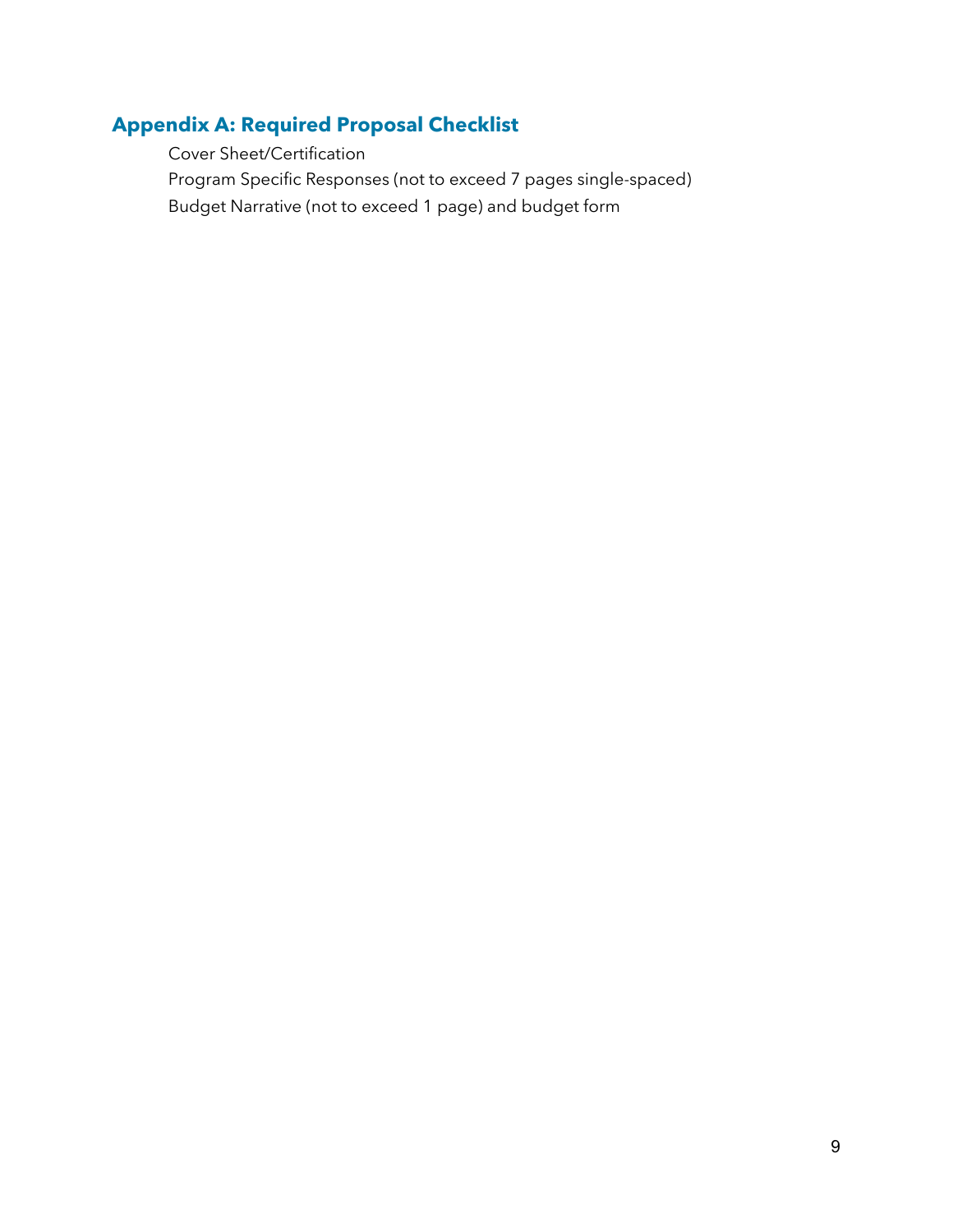# **Appendix B: Proposal Cover page/Certification**

|                      |                                                                                                                                                                                                                                                                                                                                                                                                                             | <b>Proposal Cover Page</b> |          |  |
|----------------------|-----------------------------------------------------------------------------------------------------------------------------------------------------------------------------------------------------------------------------------------------------------------------------------------------------------------------------------------------------------------------------------------------------------------------------|----------------------------|----------|--|
|                      | <b>Application Cover Sheet</b>                                                                                                                                                                                                                                                                                                                                                                                              |                            |          |  |
| On behalf of         | Proposer Organization                                                                                                                                                                                                                                                                                                                                                                                                       |                            |          |  |
|                      | <b>Street Address</b>                                                                                                                                                                                                                                                                                                                                                                                                       |                            |          |  |
|                      | <b>Mailing Address</b>                                                                                                                                                                                                                                                                                                                                                                                                      |                            |          |  |
|                      | City                                                                                                                                                                                                                                                                                                                                                                                                                        | State                      | Zip Code |  |
| <b>Certification</b> |                                                                                                                                                                                                                                                                                                                                                                                                                             |                            |          |  |
|                      | The information contained in this proposal fairly represents the proposer's<br>agency, organization, or business and its proposed operating plans. I<br>acknowledge that I have read and understand the requirements of the RFP and<br>am prepared to implement services as specified in this proposal. I certify that the<br>proposed program services have been designed in compliance with the RFP                       | <b>CERTIFICATION</b>       |          |  |
| Name                 | requirements and WIOA regulations. I also certify that I am authorized to sign this<br>proposal. This proposal is firm for a period of at least ninety (90) days from the<br>deadline for RFP submission.<br>I affirm that no employee and/or PacMtn Council Member or officer of any<br>governmental agency has any financial or other interest in this organization.<br><u> 1989 - John Stein, amerikansk politiker (</u> | _Title_                    |          |  |
|                      | Address City City State Zip                                                                                                                                                                                                                                                                                                                                                                                                 |                            |          |  |
|                      |                                                                                                                                                                                                                                                                                                                                                                                                                             |                            |          |  |
|                      |                                                                                                                                                                                                                                                                                                                                                                                                                             |                            |          |  |
|                      |                                                                                                                                                                                                                                                                                                                                                                                                                             |                            |          |  |
|                      |                                                                                                                                                                                                                                                                                                                                                                                                                             |                            |          |  |